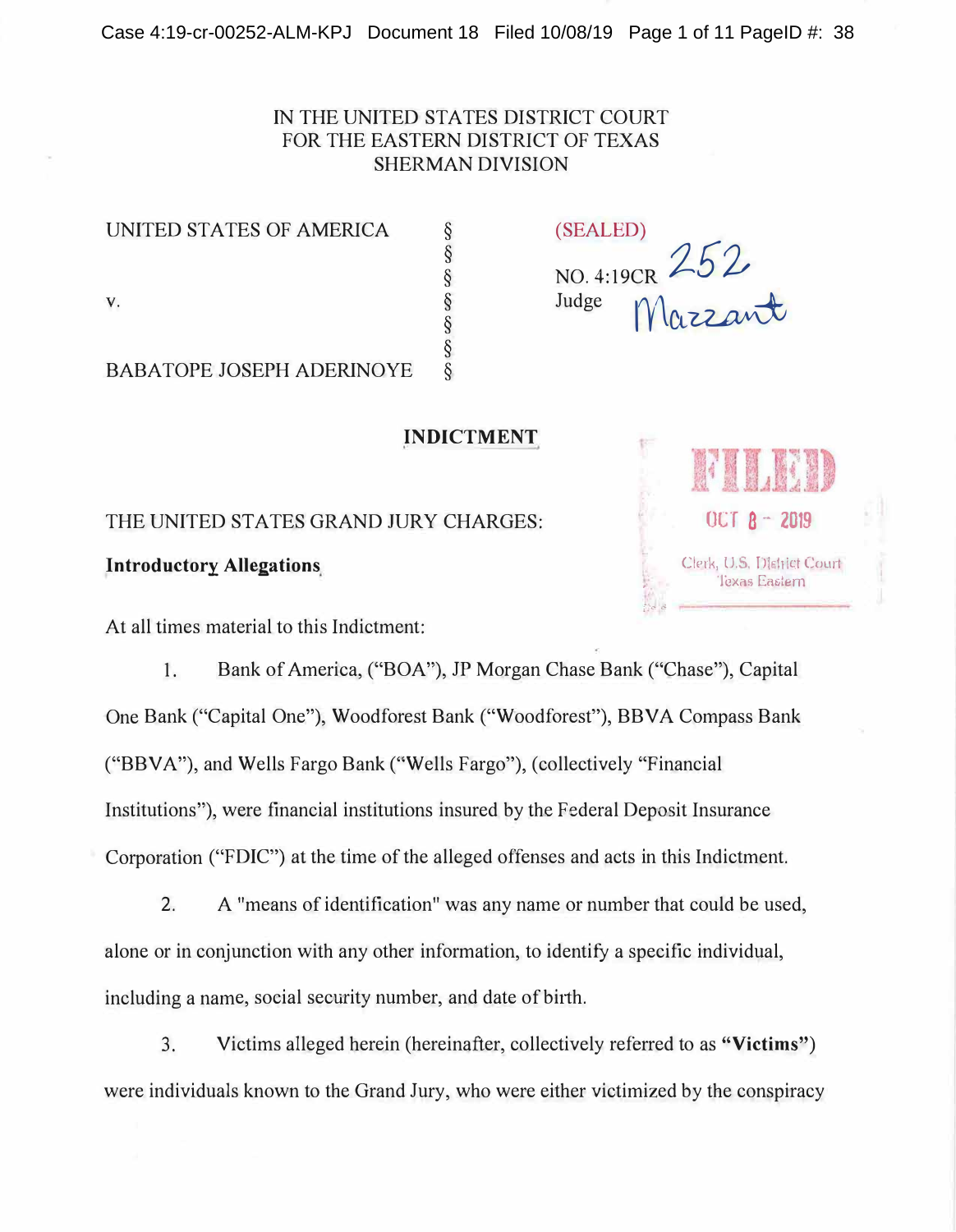**to commit wire fraud or the actual acts of wire fraud, as detailed in Counts Two through Six of this Indictment.** 

## **Count One**

**Violation: 18 U.S.C. § 1349 (Conspiracy to Commit Bank Fraud)** 

#### **A. The Conspiracy**

**4. Beginning on or about August 2018, the exact date of which being unknown to the Grand Jury, and continuing thereafter up until the filing of this Indictment, in the Eastern District of Texas and elsewhere, BABATOPE JOSEPH ADERINOYE ("ADERINOYE"), defendant, did intentionally, knowingly, and willfully combine, conspire, and agree with other persons known and unknown to the United States Grand Jury, (hereinafter "co-conspirators") to devise a scheme and artifice to defraud the Financial Institutions and obtain money, funds, assets, credits, securities and,property owned by, or under the custody and control of, the Financial Institutions by means of materially false and fraudulent pretenses and representations, a violation of 18 U.S.C. § 1344(1) and (2); and** 

# **B. Manner and Means of the Conspiracy**

**Among,the manner and means by which ADERINOYE and his co-conspirators carried out the conspiracy were the following:** 

BABA TOPE ADERINOYE INDICTMENT

Page **2** of **11**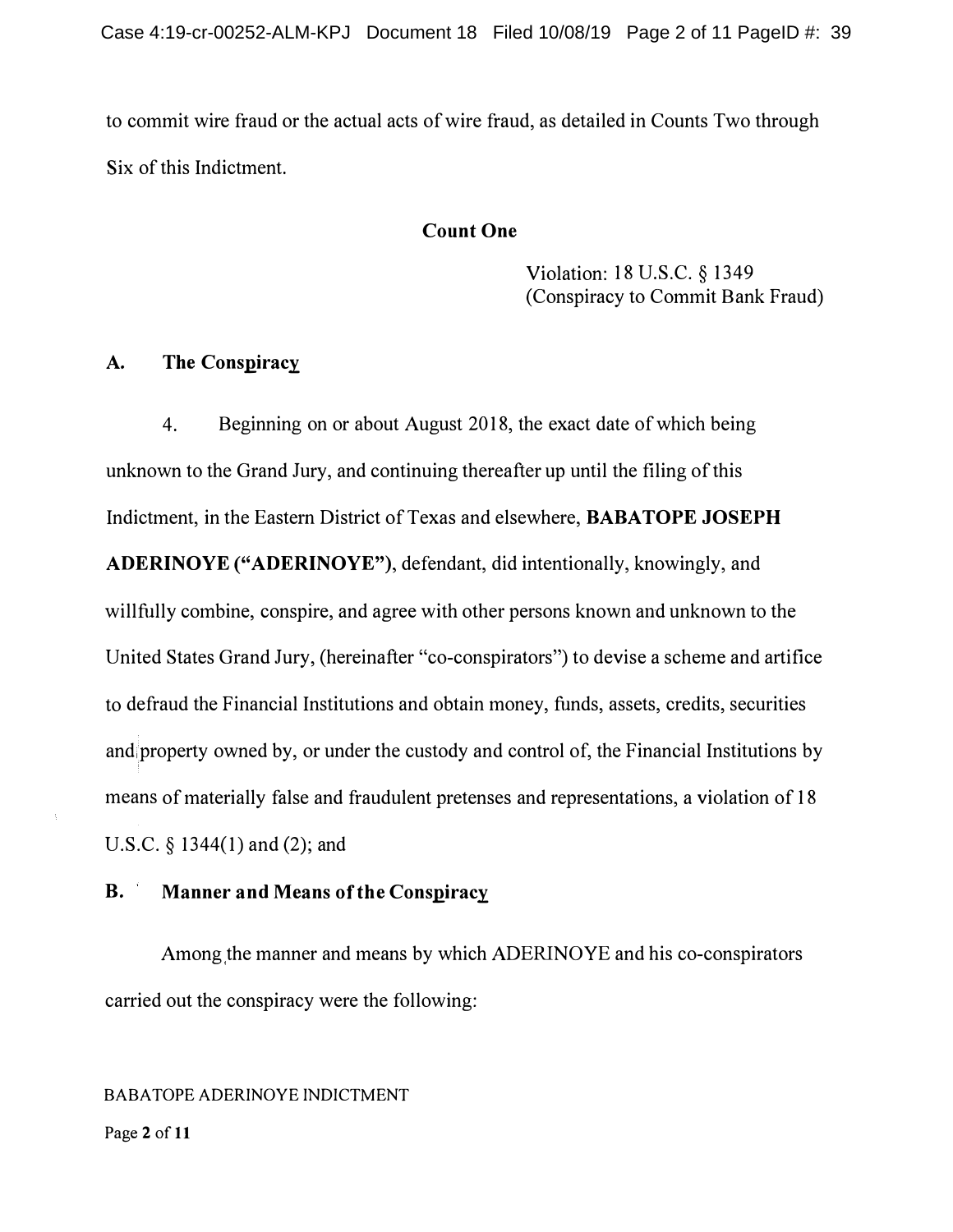5. ADERINOYE and co-conspirators would create fraudulent passports. The passports would contain ADERINOYE's photograph, but the name of another person. The fraudulent passports would then be used as a form of identification, in order to open bank accounts at the Financial Institutions. ADERINOYE opened several bank accounts in this manner.

6. ADERINOYE would also provide other fraudulent means of identification to the Financial Institutions, including fraudulent utility or cable bills. The bills would contain the name of another person. The name would match the name on the fraudulent passport presented by ADERINOYE and co-conspirators to the Financial Institutions.

7. ADERINOYE and co-conspirators would then conduct financial fraud related schemes, including business email compromise schemes ("BEC"), where they would pose as someone else and send fraudulent emails to targeted independent school districts ("ISDs"), businesses, and other entities or individuals ( collectively "Victims"). ADERINOYE and co-conspirators would often pretend to be a representative of a company, business, or contractor that legitimately conducted business with the Victims. These emails would request that the Victims change their current method of payment, and would direct them to wire a specified dollar amount into a new account, which would be one of the fraudulent bank accounts previously opened by ADERINOYE and coconspirators.

#### BABA TOPE ADERINOYE INDICTMENT

Page 3 of 11

绿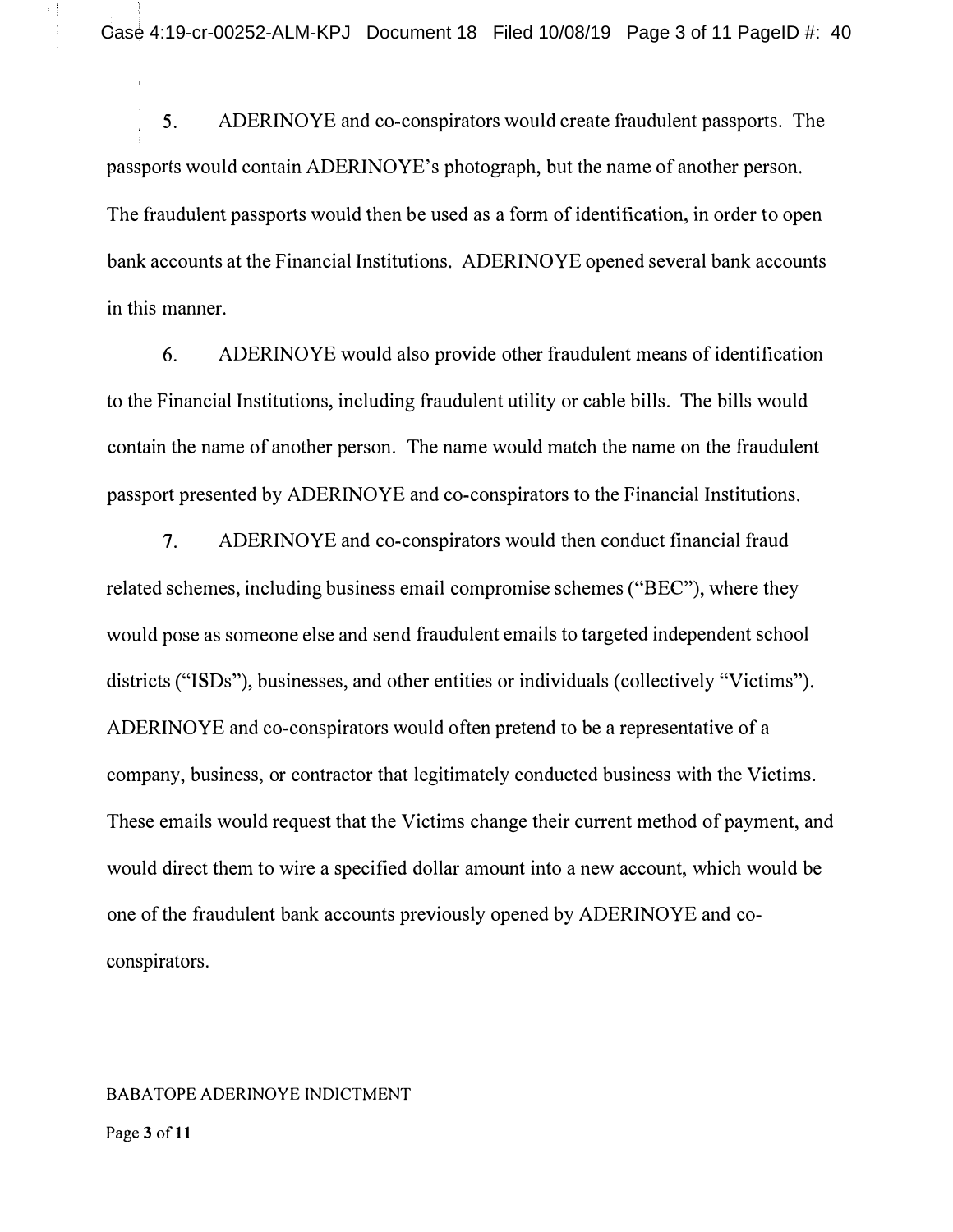**8. If successful, ADERINOYE and co-conspirators would take the** 

**fraudulently obtained United States currency ("USC"), and withdraw or transfer it from the fraudulent bank account. This might consist of conducting cash withdrawals directly from the Financial Institution, or transferring the USC via wire to ADERINOYE's and co-conspirators' other fraudulent bank accounts, their true name bank accounts, or to foreign accounts, including accounts in Nigeria.** 

**9. ADERIONYE and co-conspirators would also use the fraudulent proceeds to purchase other items, such as vehicles, and would either re-sell the item or keep the item for personal use.** 

**All in violation of 18 U.S.C. § 1349.** 

### **Count Two**

**Violation: 18 U.S.C. § 1349 (Conspiracy to Commit Wire Fraud)** 

# **A. The Conspiracy**

**10. Beginning on or about August 2018, the exact date of which being unknown to the Grand Jury, and continuing thereafter up until the filing of this Indictment, in the Eastern District of Texas and elsewhere, BABATOPE JOSEPH ADERINOYE ("ADERINOYE"), defendant, did intentionally, knowingly, and willfully combine, conspire, and agree with other persons known and unknown to the** 

**United States Grand Jury (hereinafter "co-conspirators"), to devise a scheme and artifice** 

BABA TOPE ADERINOYE INDICTMENT

Page **4** of **11**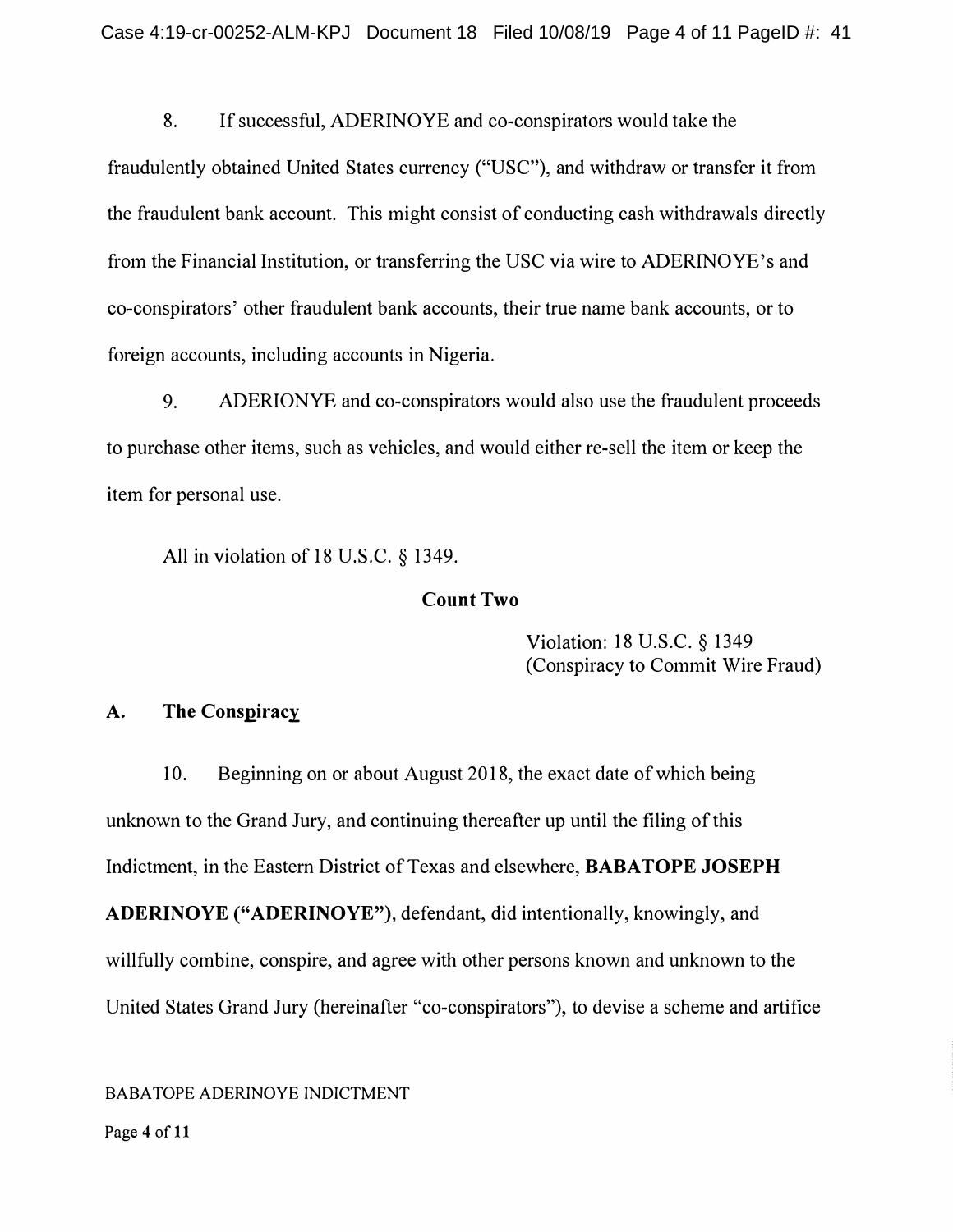**to defraud, and obtain money and property by means of materially false and fraudulent pretenses, representations, and promises, and for the purpose of executing such scheme and artifice, did knowingly transmit and cause to be transmitted by means of wire communications in interstate commerce, any writings, signs, signals, and sounds, which affected a financial institution, in violation of 18 U.S.C. § 1343; and** 

#### **B. Manner and Means of the Conspiracy**

**Among the manner and means by which ADERINOYE and his co-conspirators carried out the conspiracy were the following:** 

**11. The manner and means of the conspiracy are described in paragraphs 5-9 of Count One, which are incorporated herein.** 

**All in violation of 18 U.S.C. § 1349.** 

## **Counts Three through Six**

**Violation: 18 U.S.C. § 1343 (Wire Fraud)** 

**12. Beginning on or about October 4, 2018 and continuing through on or about January 9, 2019, in the Eastern District of Texas and elsewhere, BABATOPE JOSEPH ADERINOYE ("ADERINOYE"), defendant, along with persons known and unknown to the United States Grand Jury, aided and abetted by each other, did devise and intend to devise a scheme and artifice to defraud, and obtain money and property by means of** 

BABA TOPE ADERINOYE INDICTMENT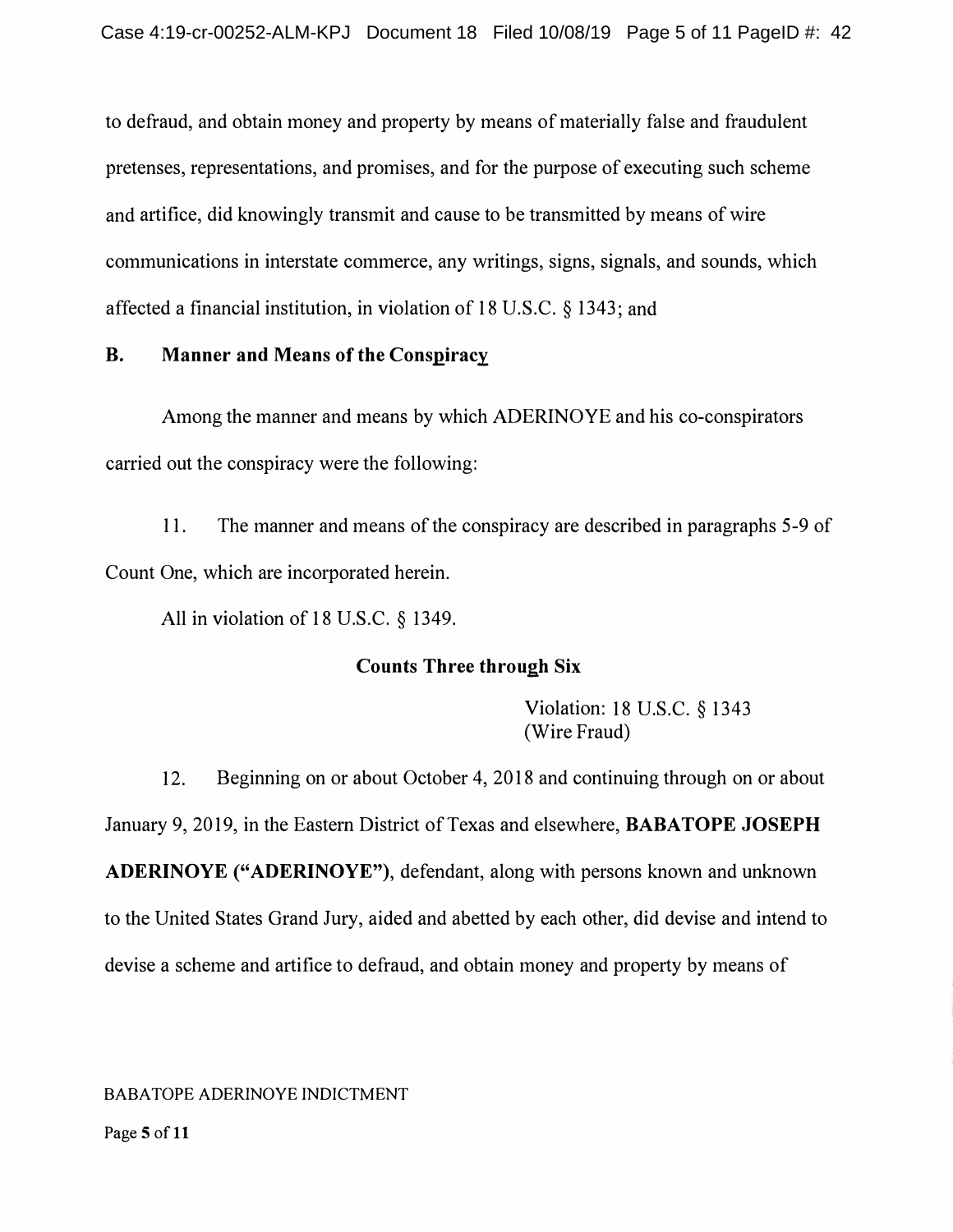**materially false and fraudulent pretenses, representations, and promises, a violation of 18**  u.s.c. **§ 1343.** 

**13. The scheme and artifice to defraud is described in paragraphs 5-9 of Count One, which are incorporated herein.** 

**14. On or about each of the dates set forth below, in the Eastern District of**  Texas and elsewhere, ADERINOYE, along with persons known and unknown to the **United States Grand Jury, aided and abetted by each other, for the purpose of executing and attempting to execute the scheme described above, caused to be transmitted by means of wire communication in interstate commerce the signals and sounds described below for each count, each transmission constituting a separate count, and each affecting a financial institution:** 

| Count | Defendant | Date      | Victim                                 | <b>Description</b>                                                                                                                                                           |
|-------|-----------|-----------|----------------------------------------|------------------------------------------------------------------------------------------------------------------------------------------------------------------------------|
| 3     | Aderinoye | 10/4/2018 | Professional<br>Financial<br>Investors | Electronic funds transfer of<br>\$352,000.00 from Umpqua Bank<br>account $\#4866651054$ to Chase<br>Bank account #328925711 in the<br>Eastern District of Texas.             |
| 4     | Aderinoye | 10/8/2018 | Prime Pipe<br><b>LLC</b>               | Electronic funds transfer of<br>\$100,000.00 from Chase Bank<br>account $\text{\#232289162}$ to Wells<br>Fargo Bank account #6073974237<br>in the Eastern District of Texas. |
| 5     | Aderinoye | 1/8/2019  | Community<br>Independent               | Email sent from<br>$d$ iennings @ pogue constructions.us                                                                                                                     |

#### BABA TOPE ADERINOYE INDICTMENT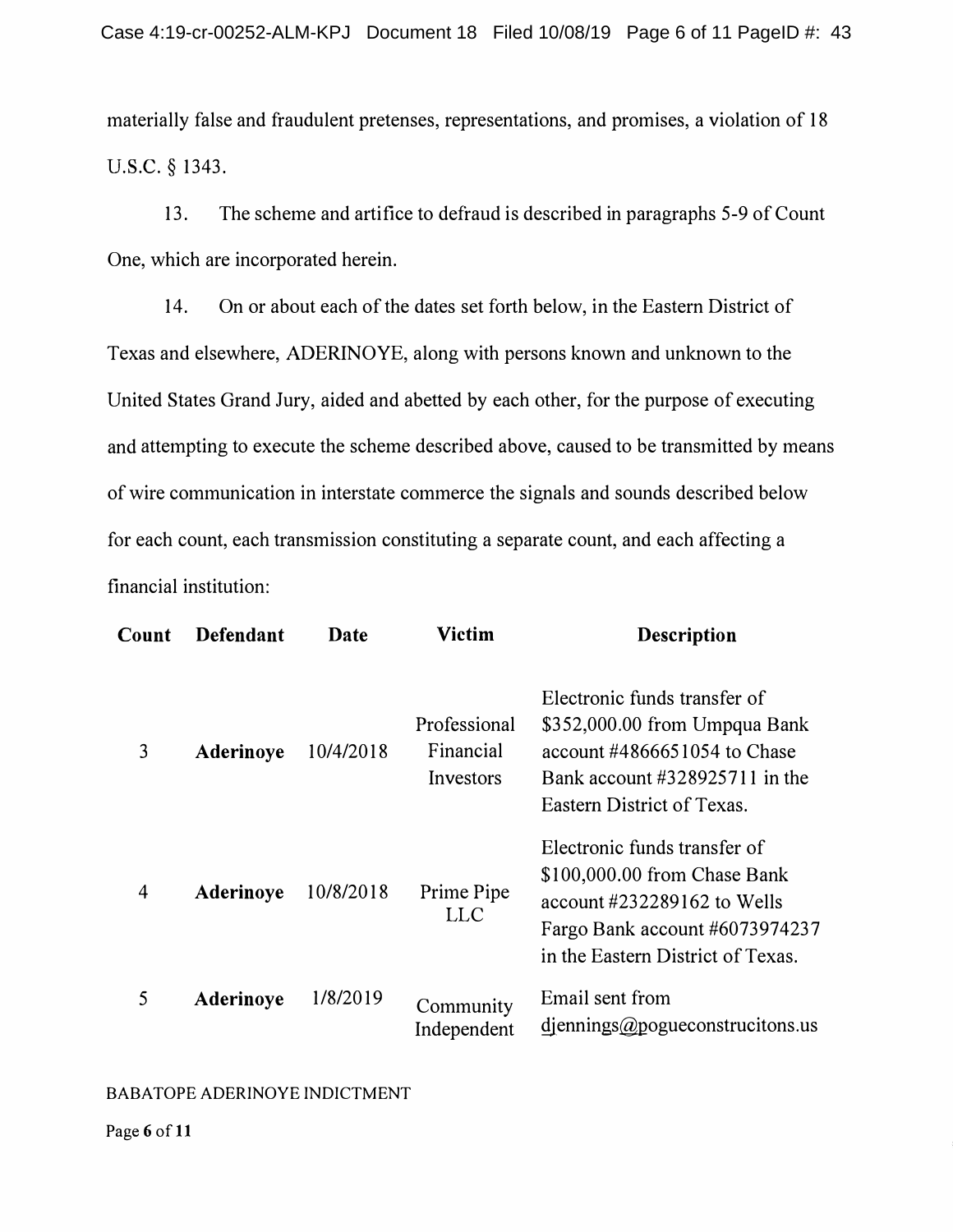|   |                  |          | School<br>District                             | to jo.conthran@communityisd.org<br>with the accounts payable<br>department of Community ISD in<br>the Eastern District of Texas,<br>requesting future payments to be<br>made via ACH direct deposit.                                                                              |
|---|------------------|----------|------------------------------------------------|-----------------------------------------------------------------------------------------------------------------------------------------------------------------------------------------------------------------------------------------------------------------------------------|
| 6 | <b>Aderinoye</b> | 1/9/2019 | Community<br>Independent<br>School<br>District | Email sent from<br>$d$ iennings@ pogue constructions.us<br>to cothranj@communityisd.org<br>with the accounts payable<br>department of Community ISD in<br>the Eastern District of Texas,<br>instructing future payments to be<br>deposited into Chase Bank account<br>#363031896. |

**All in violation of 18 U.S.C. § 1343.** 

# **NOTICE OF INTENT TO SEEK CRIMINAL FORFEITURE**

**Pursuant to 18 U.S.C. § 981(a)(l)(C) and 28 U.S.C. § 2461, and 18 U.S.C. §** 

**982(a)(2)(A)** 

**As the result of committing the offenses alleged in this Indictment, the defendants** 

**shall forfeit to the United States pursuant to 18 U.S.C. § 98l(a)(l )(C) and 28 U.S.C. §** 

**2461, and 18 U.S.C. § 982(a)(2)(A) all property, real or personal, that constitutes or is** 

BABA TOPE ADERINOYE INDICTMENT

Page 7 of 11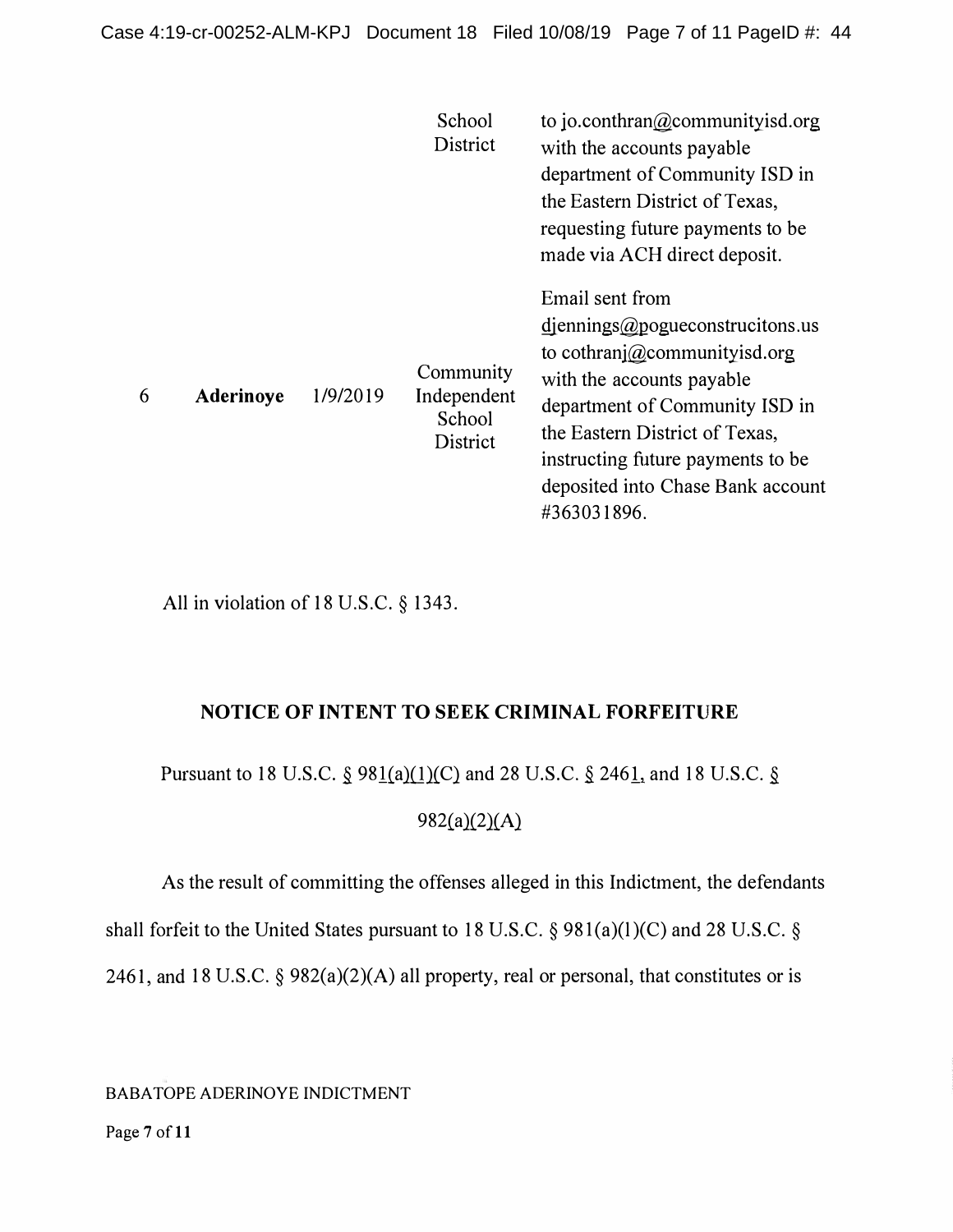**derived from proceeds traceable to the aforementioned offense including but not limited to the following:** 

# **Cash Proceeds**

**A money judgment in United States currency and all interest and proceeds traceable thereto, in that such sum in aggregate is property constituting, or derived from, proceeds obtained directly or indirectly, as the result of the offense alleged in this Indictment.** 

# **Substitute Assets**

**If any of the property described above as being subject to forfeiture, as a result of any act or omission of the defendants -**

- **(a) cannot be located upon the exercise of due diligence;**
- **(b) has been transferred or sold to, or deposited with a third person;**
- **( c) has been placed beyond the jurisdiction of the court;**
- **( d) has been substantially diminished in value; or**
- **(e) has been commingled with other property which cannot be subdivided without difficulty;**

## BABA TOPE ADERINOYE INDICTMENT

Page **8** of **11**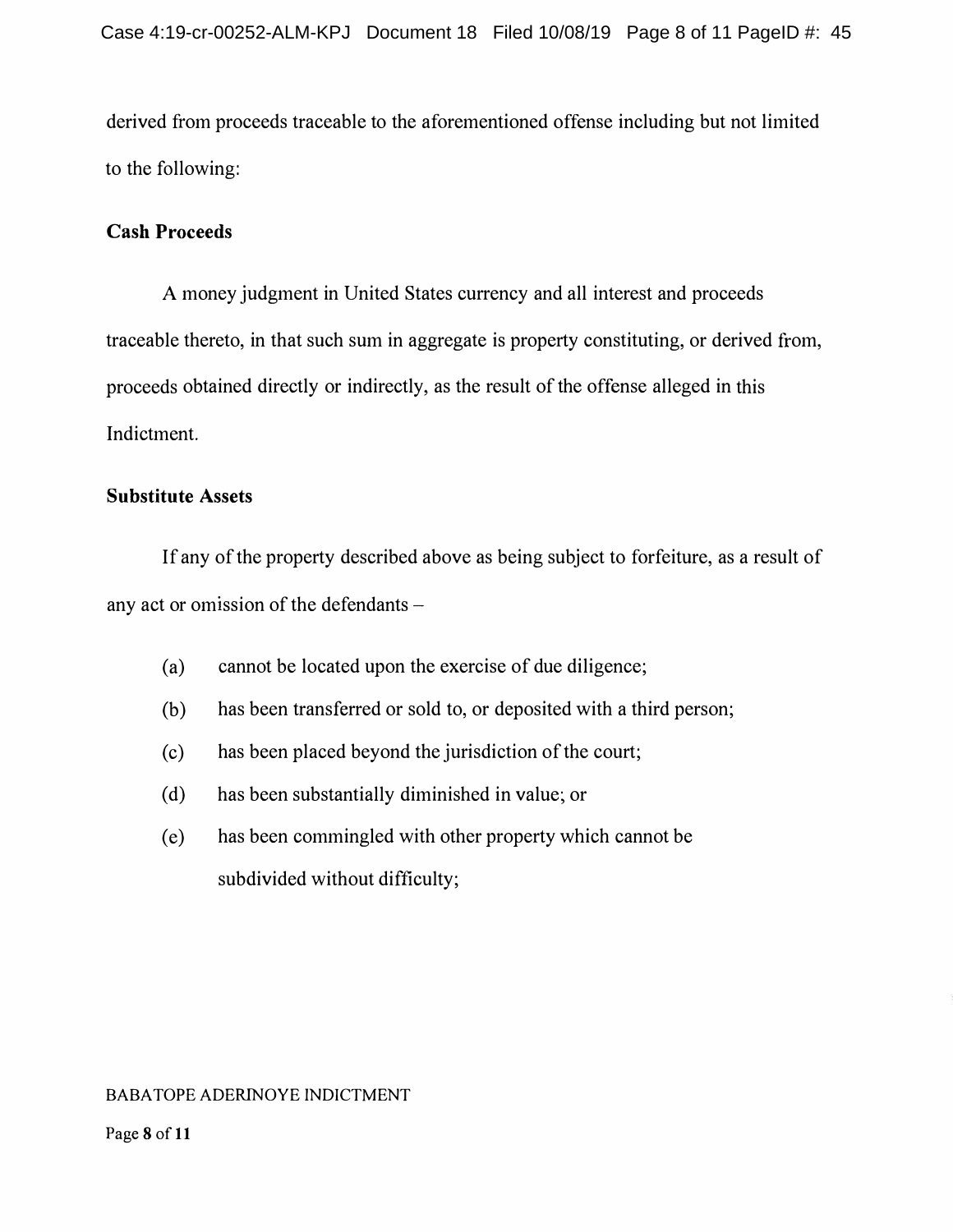**it is the intent of the United States, pursuant to 21 U.S.C. § 853(p), to seek forfeiture of**  any other property of the defendants up to the value of the above forfeitable property, **including but not limited to all property, both real and personal owned by the defendants.** 

**By virtue of the commission of the offenses alleged in this Indictment, any and all interest the defendants have in the above-described property is vested in and forfeited to the United States.** 

**A TRUE BILL** 

**GRAND JURY FOREPERSON** 

**JOSEPH D. BROWN UNITED STATES ATTORNEY** 

**WYNN** ИS

**Assistant United States Attorney** 

*/!J /fl /11* 

**Date** 

#### BABA TOPE ADERINOYE INDICTMENT

Page 9 of 11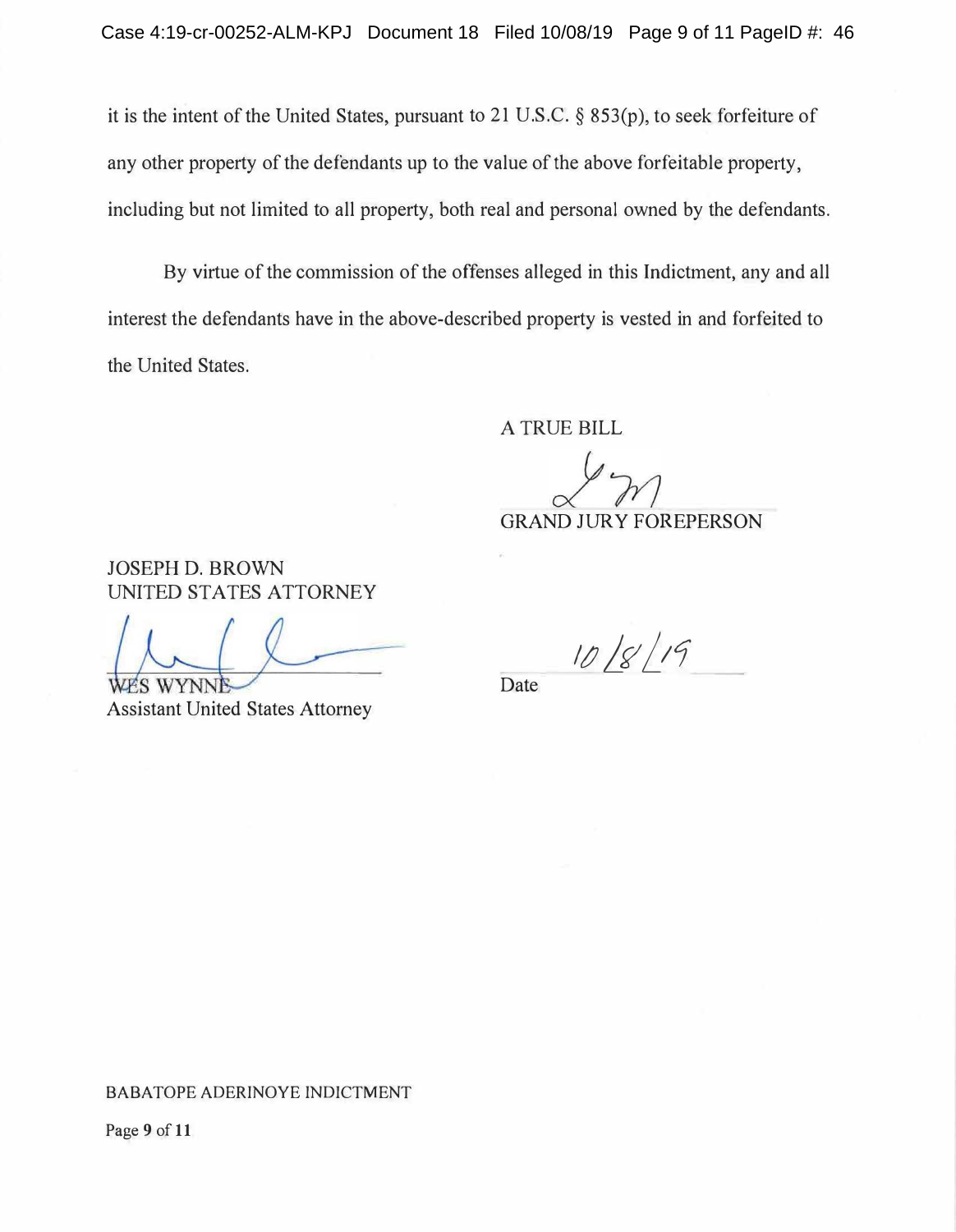Case 4:19-cr-00252-ALM-KPJ Document 18 Filed 10/08/19 Page 10 of 11 PageID #: 47

Page 10 of 11

# **IN THE UNITED STATES DISTRICT COURT FOR THE EASTERN DISTRICT OF TEXAS SHERMAN DIVISION**

**§** 

**§ §** 

UNITED STATES OF AMERICA § (SEALED)

**§ NO. 4:19CR V. § Judge** 

**BABATOPE JOSEPH ADERINOYE** 

#### **NOTICE OF PENALTY**

#### **Count One**

- **Violation: 18 U.S.C. § 1349 (Conspiracy to Commit Bank Fraud)**
- **Penalty:** . . **Imprisonment of not more than 30 years, a fine not to exceed \$1,000,000, or both; a term of supervised release of not more than 5 years.**

**Special Assessment: \$ 100.00** 

#### **Count Two**

**Violation: 18 U.S.C. § 1349 (Conspiracy to Commit Wire Fraud)** 

**Penalty: Imprisonment of not more than 20 years, a fine not to exceed \$250,000, or both; a term of supervised release of not more than 3 years.** 

> **If it is shown that the violation affected a financial institution, imprisonment of not more than 30 years, a fine not to exceed**

BABATOPE ADERINOYE - NOTICE OF PENALTY